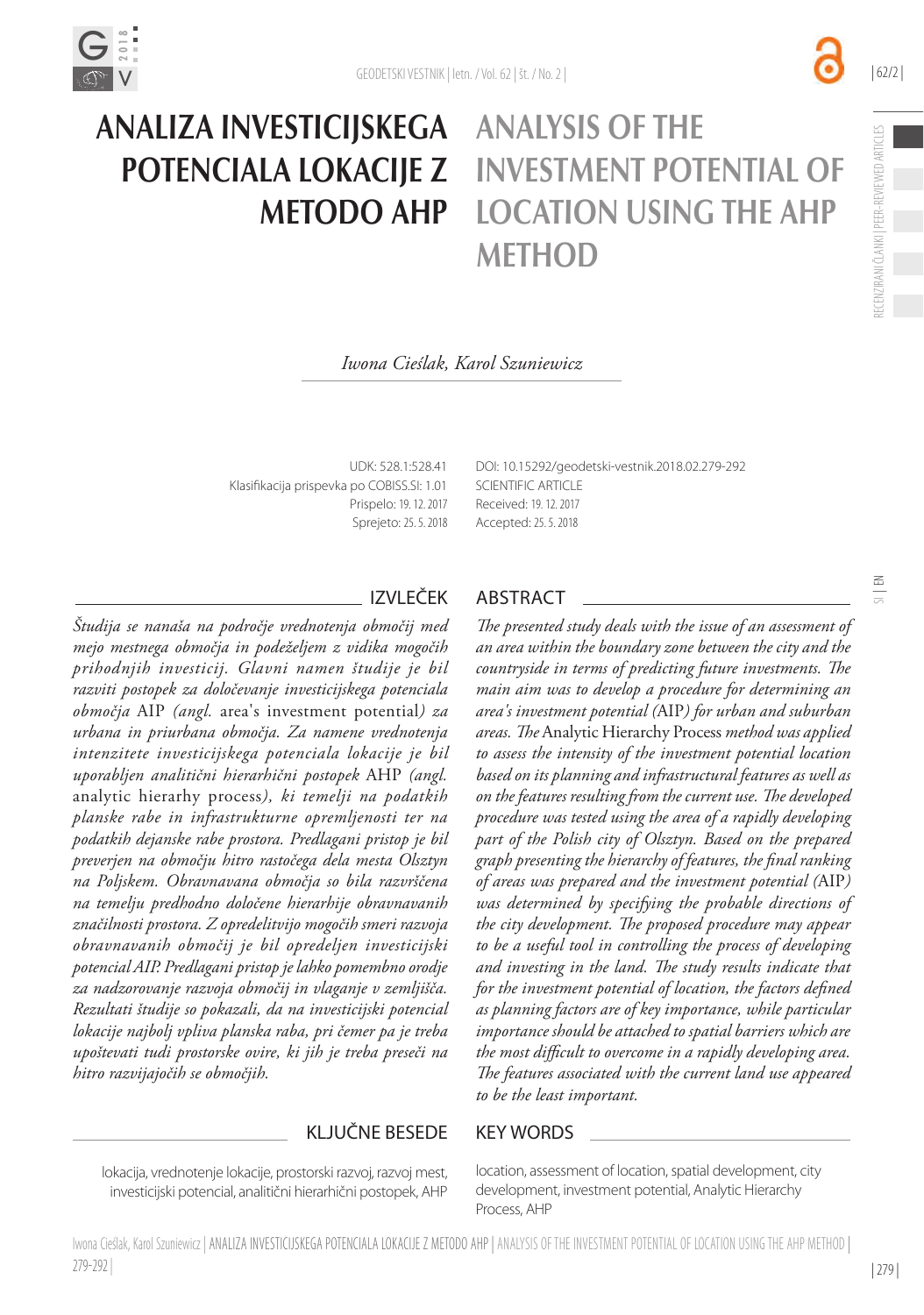# **1 INTRODUCTION**

The process of city development refers to transformations taking place within an existing urban system or within the areas closely adjacent to a city. The indication of development opportunities for these areas in relation to their features, and an attempt to determine the pressure of the areas that have already been invested in, pose important challenges to urban planning researchers (Frey and Zimmer, 2001). They found that planning practice is grappling with new treatments of place, based on dynamic, relational constructs, rather than the Euclidean, deterministic, and one-dimensional treatments inherited from the 'scientific' approaches of the 1960s and early 1970s (Graham and Healey, 1999). But such emerging planning practices remain poorly served by planning theory, which has so far failed to produce sufficiently robust and sophisticated conceptual treatments of 'place' in today's globalizing world. The tools that need to be developed should enable the prediction of the directions of the city area development based on increasingly extended bases of information on the area, i.e. geo-information databases (Nowak Da Costa, 2016)

The resources of information on areas, collected using spatial information systems, enable an increasingly wider and more complete imaging of spatial relationships which provide knowledge of the features of the area and the intensity of phenomena occurring within this area (Renigier-Biłozor, 2017). They also enable the identification of areas with features supporting the urbanisation process. On the other hand, methods for the use of this geo-information in order to locate such places more efficiently are still being sought (Kowalczyk, 2015).

The *main problem* in the identification of the investment potential is to determine the weights of location's features so that they can express the actual relationship between this feature's value and the investment potential. The main problem in the identification of the investment potential is to determine the weights of location's features so that they can express the actual relationship between it's value and the investment potential. The *investment potential* of location is defined as a set of advantages of a place, because certain areas have better conditions for investment than others. According to another definition, investment potential is the ability to make investors choose a place and invest in it (Biłozor and Renigier-Biłozor, 2016). This study puts an emphasis on examination of components of area for investment in terms of spatial. Problems of such analyses are apparent from subjectivity in the assessment of the effects of particular features on the investment potential. This subjectivism is a factor which cannot be omitted in spatial studies, although it cannot be ignored either.

This problem results from subjectivity in the assessment of the effects of particular features on the investment potential. This subjectivism is a factor which cannot be omitted in spatial studies.

The *main aim* of the conducted study was to develop a procedure for determining location's investment potential (*AIP*) based on the available GIS databases in such a manner that the highest level of objectivity of the assessments of the criteria regarded as subjective can be achieved and that tools efficiently responding to changes occurring within the area can be provided.

In response to the presented problem and to its complex nature resulting from the complex nature of the area itself, a decision was made to apply multicriteria decision support methods. These methods include the AHP (Analytic Hierarchy Process) method, whose application supports various decision-making processes.

| 280 |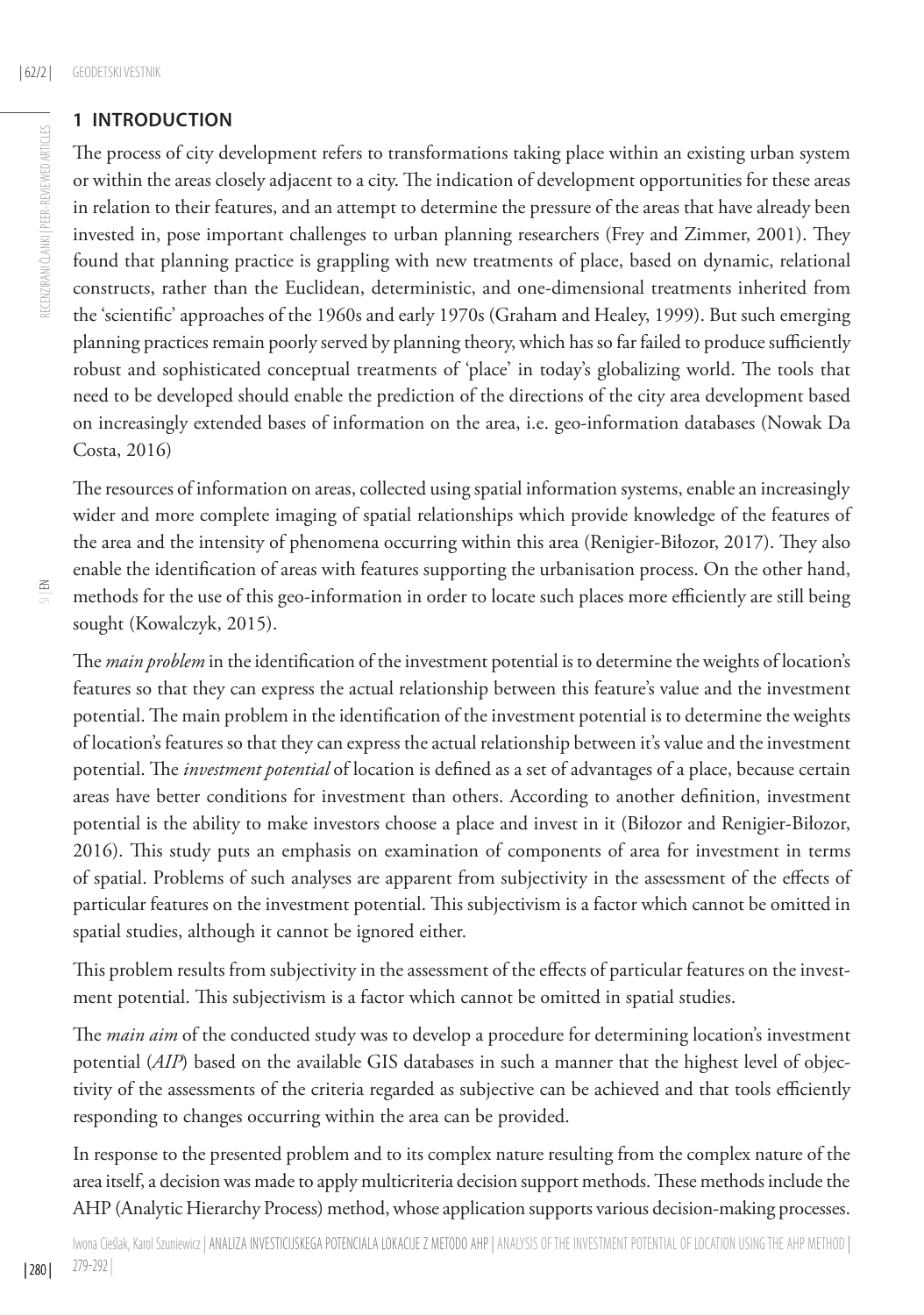## **2 THE PRINCIPLES OF OPERATION OF THE ANALYTIC HIERARCHY PROCESS**

The AHP method applied in the analysis was developed by an American scientist Saaty (1988). The advantage of the method is the opportunity to compile, within one decision-making process, many various criteria that are described both numerically and verbally. The method is supported with certain automatism of the assessment, which increases the degree of their objectivity, not only on the basis of repeatability of research and the inclusion of a greater group of assessors into it. This automatism involves the construction of a final assessment from the comparison of various features in pairs, which is a process much simpler and objective than the assessment of a set of features at the same time. The AHP, mainly due to the clarity of the methodological argument, has become one of the better-known decision-making methods. Despite (and perhaps due to) its originality, resulting from a different approach in the process of prioritising solutions, the method has found various different applications (Zahedi, 1986; Vargas, 1990; Forman and Gass, 2001; Ramanathan, 2001). This is because it enables the introduction of a relative scale of grades, i.e. priorities for countable and uncountable criteria. The final assessment of the variants is based upon results of scientific and expert opinions, existing measurements and statistical data. To carry out an assessment of descriptive features, it is necessary to present the mutual significance of features in a numerical form, e.g. by using Saaty's fundamental comparison scale, which is described later (Adamus and Gręda, 2005). In order to be able to do it scientifically, the so-called reversible pairwise comparisons need to be performed. They involve a description of the overriding significance, in the decision-making process, of feature *i* over feature *j* in such a manner so that where the significance may be defined as  $p_{i}$ , then the relation of *j* over *i* will be described as  $1/p_{ii}$ , while the relation  $p_{ii} = 1$  (Saaty, 2001).

The analytical argument providing a basis for the operation of the AHP is a record of relations between the importance of the criteria taken into account in the decision-making process. It is presented as an *n*-dimensional matrix, where *n* is the number of criteria taken into account in the analysis and  $w_{n}$  are the weights that these criteria weigh in the assessment (Klutho, 2013).

The unknown in the actual solution of problems is the determination of the relation  $w_j^{}w_j^{}$ . It is close to the significance resulting from the application of Saaty's scale. This relation can be written as follows:

$$
A^{0} = \begin{bmatrix} w_{1} & w_{1} & w_{1} & w_{2} & \cdots & w_{n} \\ w_{2} & w_{2} & w_{2} & \cdots & w_{2} \\ w_{3} & w_{3} & w_{3} & \cdots & w_{2} \\ \vdots & \vdots & \ddots & \vdots \\ w_{n} & w_{n} & w_{n} & \cdots & w_{n} \\ \end{bmatrix} \approx \begin{bmatrix} a_{11} & a_{12} & \cdots & a_{1n} \\ a_{21} & a_{22} & \cdots & a_{2n} \\ \vdots & \vdots & \ddots & \vdots \\ a_{n1} & a_{n2} & \cdots & a_{nn} \end{bmatrix}
$$
 (1)

The proximity of this relation is determined using the proximity of the maximum eigen value of matrix  $A^0$   $\lambda_{max}$ . For matrices of such a type, i.e. consistent matrices, in accordance with matrix algebra,  $\lambda_{max}$  is equal to *n*, and for paired comparison matrix *A*,  $\lambda_{max}$  should be close to *n*.

There is a possibility for separating an eigen vector from matrix *A*, which is a universal scale of values of weights of particular criteria. For the determination of vector *W* which enables the ranking of possible solutions, matrix *A* is normalised. In this case, the method of *averaged comparison matrix columns*, also referred to as the Saaty's method, was applied (Michnik, 2009). It involves the transformation of  $\leq$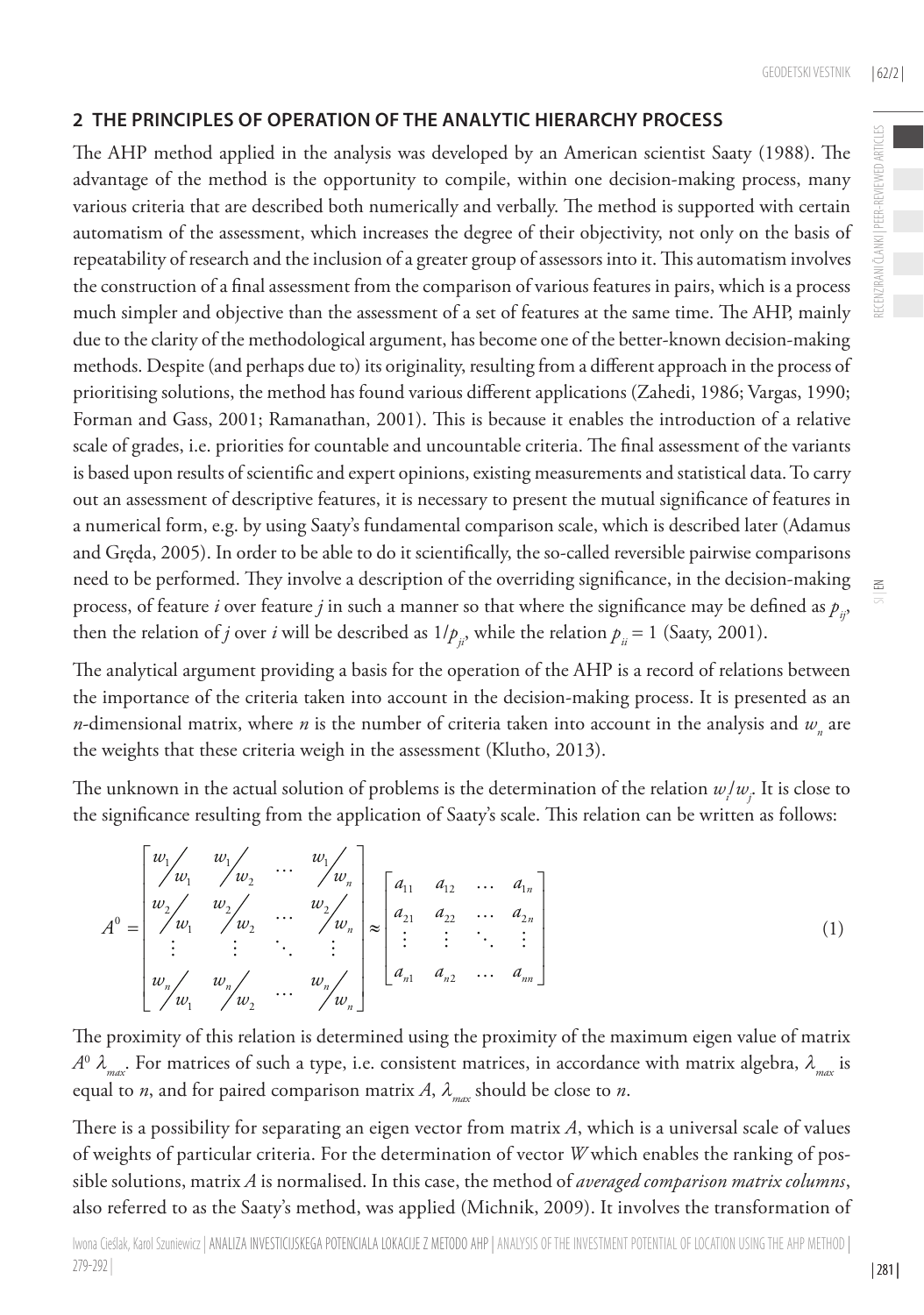RECENZIRANI ČLANKI | PEER-REVIEWED ARTICLES

RECENZIRANI ČLANKI | PEER-REVIEWED ARTICLES

comparison matrix *A* to normalised matrix  $\hat{A}$  by multiplying matrix *A* by vector *S* determined from the converse of the sum of columns of the elements of matrix *A*. In order to simplify the argument, each element of matrix *A* will be marked as  $a_{ij}$ . The product *AxS* yields a normalised matrix  $\hat{A}$ . Then, vector  $\hat{W}$  is determined, the elements of which are the mean value of the sums of rows of matrices *Â*:

$$
\hat{W} = \begin{bmatrix} \sum_{i=1}^{n} \hat{d}_{i1} \\ \sum_{i=1}^{n} \hat{d}_{i2} \\ \vdots \\ \sum_{i=1}^{n} \hat{d}_{in} \end{bmatrix} = \begin{bmatrix} \hat{w}_1 \\ \hat{w}_2 \\ \vdots \\ \hat{w}_n \end{bmatrix}
$$
(2)

where:  $\widehat{a_{ij}}$  – elements of matrix  $\hat{A}$ .

The correctness of the determination of the weight vector  $\hat{W}$  must be confirmed by an assessment of compatibility (consistency) of matrix *A*. Saaty (2008) proposed an assessment of consistency using the consistency index *CI* and consistency ratio *CR*.

| 282 |

The consistency index is calculated using the following formula:

$$
CI = \frac{\lambda_{\text{max}} - n}{n - 1} \tag{3}
$$

Whereas, if *n* reflects number of rows of matrices, it should also be borne in mind that it actually reflects the number of comparison alternatives and in order to maintain the consistency of matrices, the condition *n* ≤ 7+−2 should be met (Saaty and Ozdemir, 2003). On the other hand, <sup>λ</sup> *max* is the maximum eigen value of the comparison matrix, which can be determined as a value being in proximity, with sufficient accuracy, to that calculated from the equation:

$$
\lambda_{\max} \approx \sum_{j=1}^{n} \left[ \hat{w}_j \sum_{i=1}^{n} a_{ij} \right] \tag{4}
$$

Therefore, it is a value close to the sums of products of values of the column sums of comparison matrices *A* and the normalised values of the weights recorded in vector *W*ˆ .

It is also to be borne in mind that matrix *A* should be a consistent matrix, therefore  $\lambda_{\text{max}} = n$ , therefore *CI* should be equal to 0. However, a certain deviation from this equation is acceptable. It is assumed that the sufficient level of assessment consistency is guaranteed by the matrix for which the consistency ratio *CR* does not exceed 0.1 (Saaty and Vargas, 2012). Whereas, *CR* is equal to:

$$
CR = \frac{CI}{RI} \tag{5}
$$

where *RI* is the value of a random index, determined by the author of the method as a mean value of *CI* for a large number of randomly generated comparison matrices. Its values for *n* degree matrix are presented in Table 1.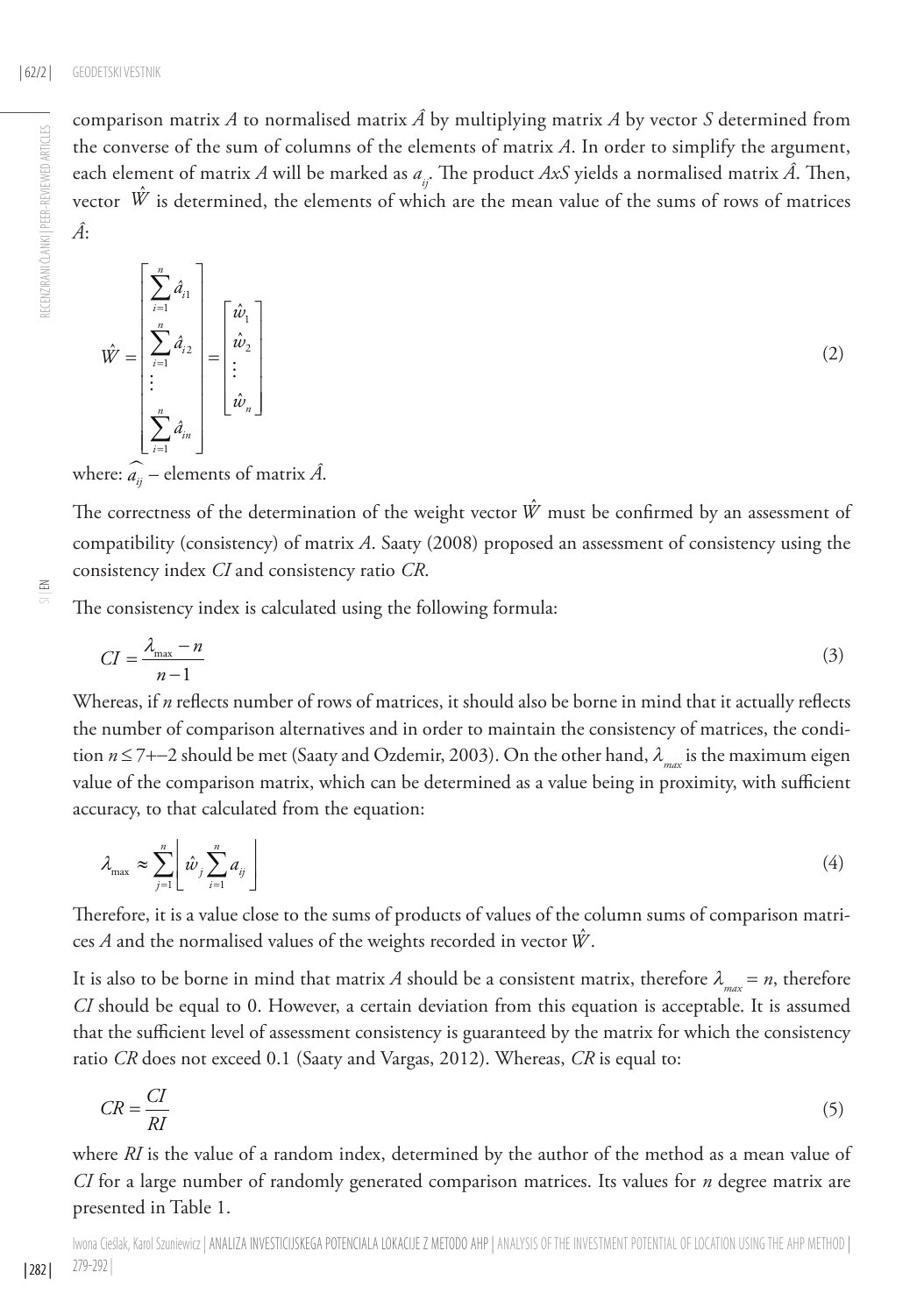RECENZIRANI ČLANKI | PEER-REVIEWED ARTICLES

RECENZIRANI ČLANKI I PEER-REVIEWED ARTICL

 $\leq$ 

Table 1: The value of a random index RI.

|                                             | <b>n</b> 2 3 4 5 6 7 8 9 10 11 12 13 14 15                                   |  |  |  |  |  |  |  |  |  |  |  |
|---------------------------------------------|------------------------------------------------------------------------------|--|--|--|--|--|--|--|--|--|--|--|
|                                             | <b>RI</b> - 0.52 0.89 1.11 1.25 1.35 1.40 1.45 1.49 1.51 1.54 1.56 1.57 1.58 |  |  |  |  |  |  |  |  |  |  |  |
| n – degree of a matrix. Source: Saaty 2001. |                                                                              |  |  |  |  |  |  |  |  |  |  |  |

If the following condition is met  $CR \le 0.1$  the weighting is considered to be correct and the determined standardized weight for the criteria is correct. If the condition is not fulfilled, the determination of the comparison matrix should be repeated.

In the AHP, the procedure for the assessment of variants possible in the investment process, i.e. the construction of a rating of possible solutions is reduced to a process comprising the following steps:

- 1. The distribution of a decision-making process into a hierarchically constructed process of criteria assessment.
- 2. The construction of comparison matrices for criteria and subcriteria at each level of their hierarchy using the universal assessment scale.
- 3. Determination of weight vectors in relation to particular matrices, depending on the hierarchical level of the criteria, which are referred to as global or local criteria depending on the hierarchical level.
- 4. An assessment of the consistency of particular comparison matrices. Where the acceptable value of CR is exceeded, the process of assessment through comparison should be repeated.
- 5. The construction of the ranking of considered variants based on the absolute product of global and local weights as well as normalised assessments of the criteria assigned to a specific variant.

The hierarchical structure of the process of ranking construction in the AHP method can be presented in a simplified form in accordance with Figure 1.



Figure 1: A theoretical hierarchical tree in the AHP. *R1,…Rx* -solutions. Source: own work based on Klutho, 2013.

In the procedure described, an important element is the determination of normalised parameters determined for the assessment of criteria in relation to specific solutions (*R1,…Rx*). In our case, the solutions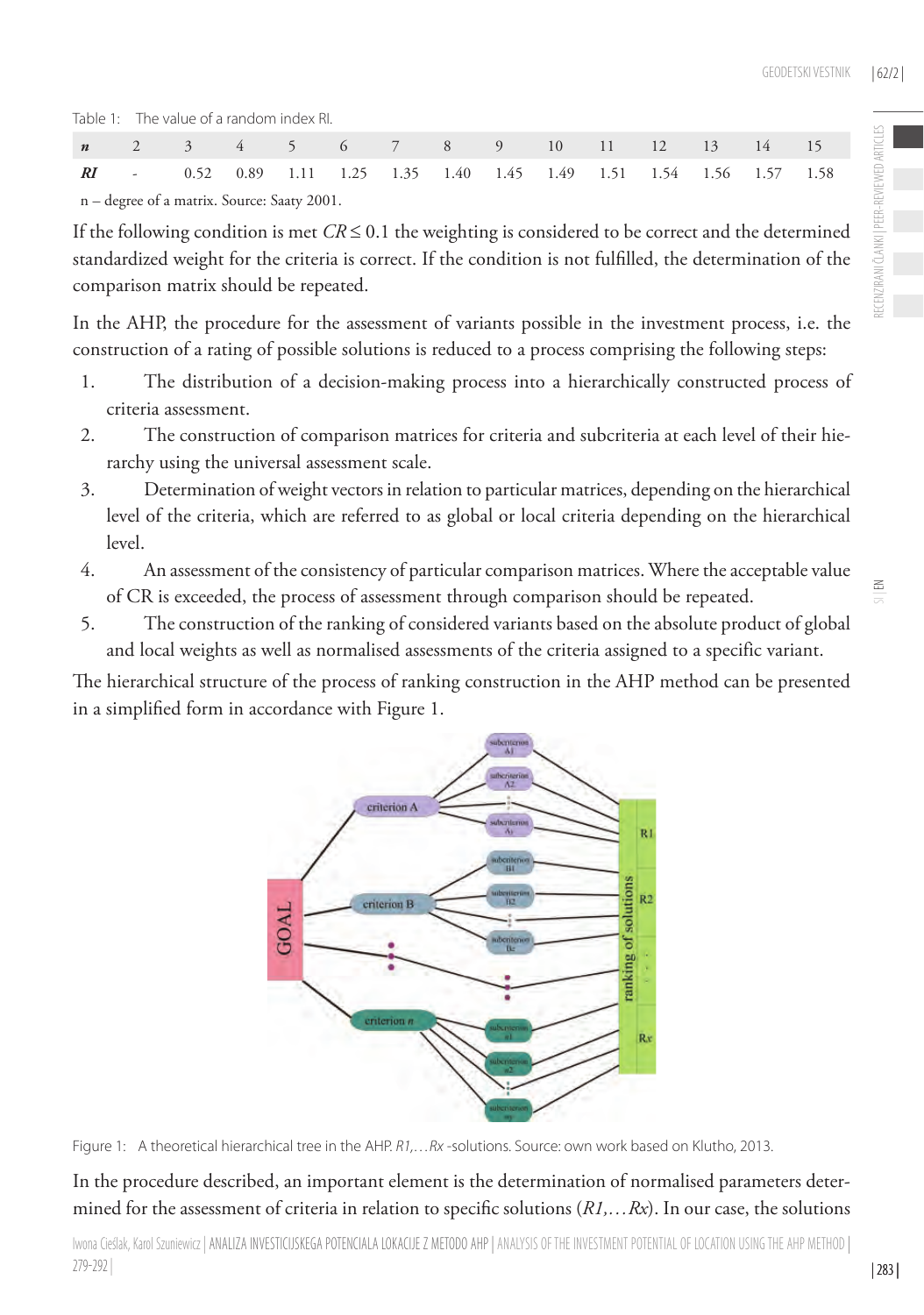should be considered equivalent to the basic fields (*r*) with certain features (citeria and subcriteria). Out of these features, criteria for the assessment of the investment potential of location  $E_{ir}$  were selected.  $E_{ir}$ było podstawą stworzenia ranking pól (*r*) jak na figure 1 (*R1,…Rx*). It was the basis for the creation of ranking the fields (*r*) as shown in Figure 1.

The selected criteria should be subjected to an assessment consistent to their characteristics. Where they are descriptive assessments, they should be subjected to point evaluation (Cieślak and Szuniewicz, 2015). The measurable criteria can be assessed based on their parameters or indicators reflecting their intensity. Eventually, for all obtained measures, the direction of the effect on the level of investment potential Ep should be determined. This should be followed by the normalisation of the considered criteria (Kobryń, 2014). Out of various manners of normalisation, the one being most congruent to the features due to the value span and the purpose of normalisation was selected (Pawlewicz, 2015). This guaranteed an effective operation for a value of the feature equal to 0, and the final span of the normalised features within the range of  $[0, 1]$ . Formulas  $(6)$  and  $(7)$  were used for this purpose:

The stimulants:

$$
zn_{rj} = \frac{c_{rj} - \min c_j}{\max c_j - \min c_j} \tag{6}
$$

 $\leq$ The destimulants:

$$
zn_{rj} = \frac{\max c_j - c_{rj}}{\max c_j - \min c_j} \tag{7}
$$

where:

 $c_n$  – denotes the values of *j*-th criterion for *r*-th field (*r* = 1, 2, ..., *m*, *j* = 1, 2, ..., *n*);

*znrj* – normalised value of *j*-th feature (indicator) for *r*-th field. The thus normalised values of the features fall within the numerical range of [0, 1].

The final ranking of the fields  $(E)$  was constructed by putting in order the sums of the products of normalised assessments of local subcriteria weights  $(w')$  obtained for these subcriteria multiplied by local weights (*wg* ) of relevant criteria.

$$
E_r = \sum_{i=1}^n w_i^g \sum_{j=1}^n w_{ij}^{l} * z n_{ij}
$$
\n(8)

# **3 DESCRIPTION OF THE AREA UNDER STUDY**

The study was conducted in fast-growing districts and in a transition zone adjacent to the city of Olsztyn. The total studied area is slightly less than 414 ha. The predominant planning functions include multifamily and single-family residential functions. Furthermore, it should be emphasized that in the period preceding the stocktaking moment (2015), this area showed strong growth dynamics towards areas with high investment potential.

It should be noted that, at the current stage of development of cities with the size and importance comparable to those of Olsztyn, the residential function has the highest demand and is, thus, the best research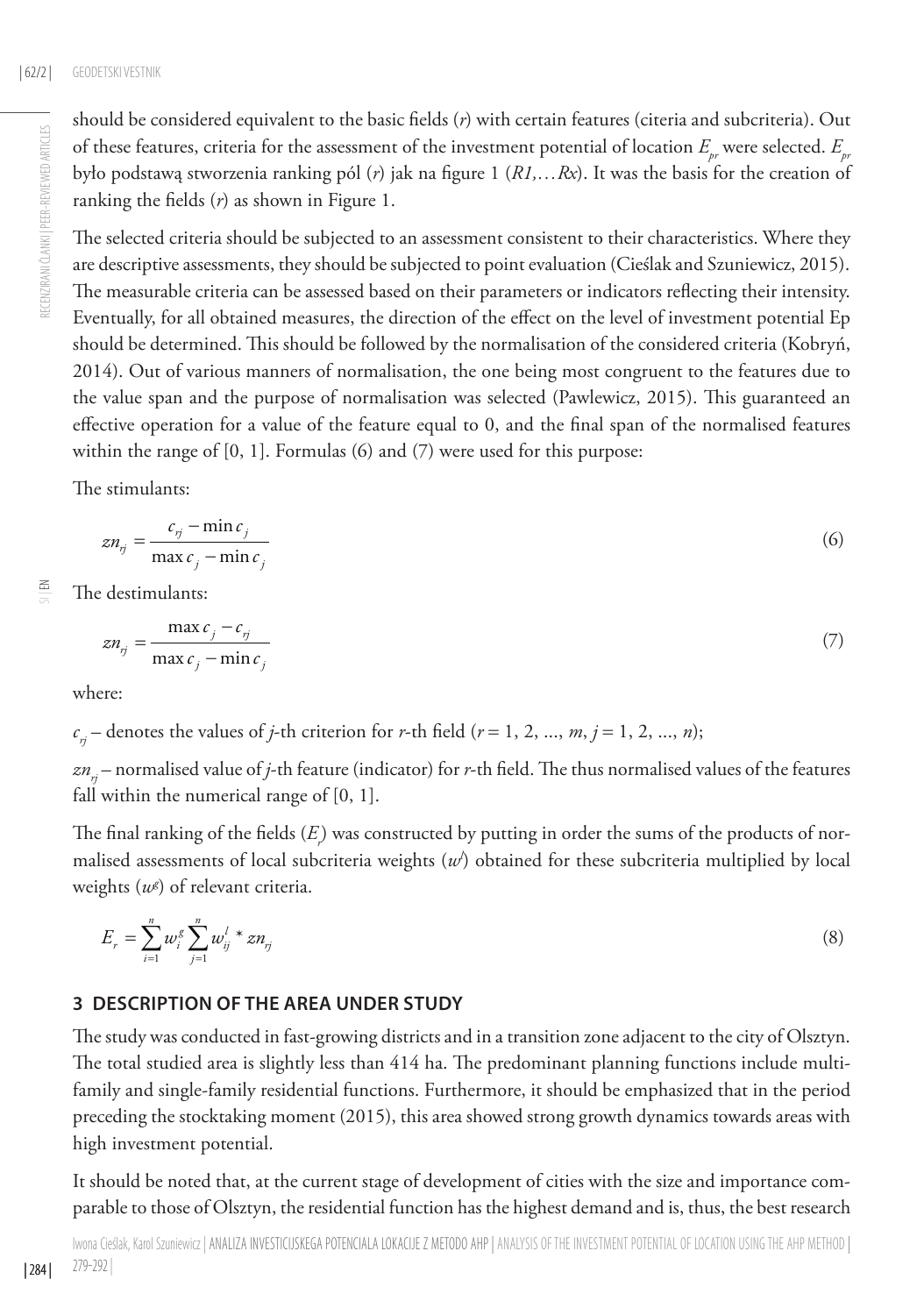$\leq$ 

object. Furthermore, there is a wide availability of public utility facilities and commercial and service facilities, which increase the investment value of the district and expand its development potential. The Jaroty district is one of the fastest-developing areas in Olsztyn.

This study attempted to assess the elements of area with the greatest impact on the potential of urban area development. At each time point, the evaluation of geo-information was performed by means of land quality assessment which yielded the Area Investment Potential. In order to unify and interpret the results, an analysis was carried out by dividing the surface into basic fields. It was decided that the selection of hexagon-shaped geometric fields would be the most optimal since it would create the possibility for more complete analysis and interpretation of results, particularly by means of interpolation. The surface of basic fields is  $8,660 \text{ m}^2$ . The selection of field size was driven by the size of record parcels that, in general, constitute a basic surface unit in the investment process (Szuniewicz et al., 2015). Due to different sizes of parcels, depending on their function, it was necessary to verify and adjust the surface of fields to the areas identified as individual investments, which were understood as:

- a set of parcels on which there were time-synchronised investments in single-family housings;
- the area on which a multi-family building was constructed, together with management of the surrounding area;
- a similar investment in commercial and service facilities.

Thirteen features which indicated the investments and their quality were analysed. These features were divided into three groups depending on their impact on investments:

**Group P**: Spatial elements (geo-information) influencing the decision to invest in urban areas. The factors that determine the occurrence of investment on a given area:

P1: Local Area Development Plan (LADP) adopted in a particular area – defined as a ratio of the area under the LADP to the total area of the basic field;

P2: The type and class of usable land – defined as a ratio of the investment-friendly usable land (without technical infrastructure areas, poor quality soils, wasteland and areas with different forms of nature conservation) to the total area of the basic field (%);

P3: Spatial barriers – defined as a ratio of the area of spatial barriers to the total area of the basic field (%); P4: Topography – determination based on the difference between heights at measuring points in a particular basic field (meter);

P5: The structure of plots – defined as a ratio of the area of plots with an adverse structure to the total area of the basic field (%).

**Group I**: Geo-information on the availability and location of equipment of technical infrastructure measured using the accessibility defined as a distance between the line of technical infrastructure and the boundaries of the basic field (meter):

- I1: Accessibility of water supply and distribution network;
- I2: Accessibility of power distribution networks;
- I3: Accessibility of sanitary drainage network;
- I4: Accessibility of road infrastructure;
- I5: Accessibility of central heating network;
- I6: Accessibility of gas distribution network.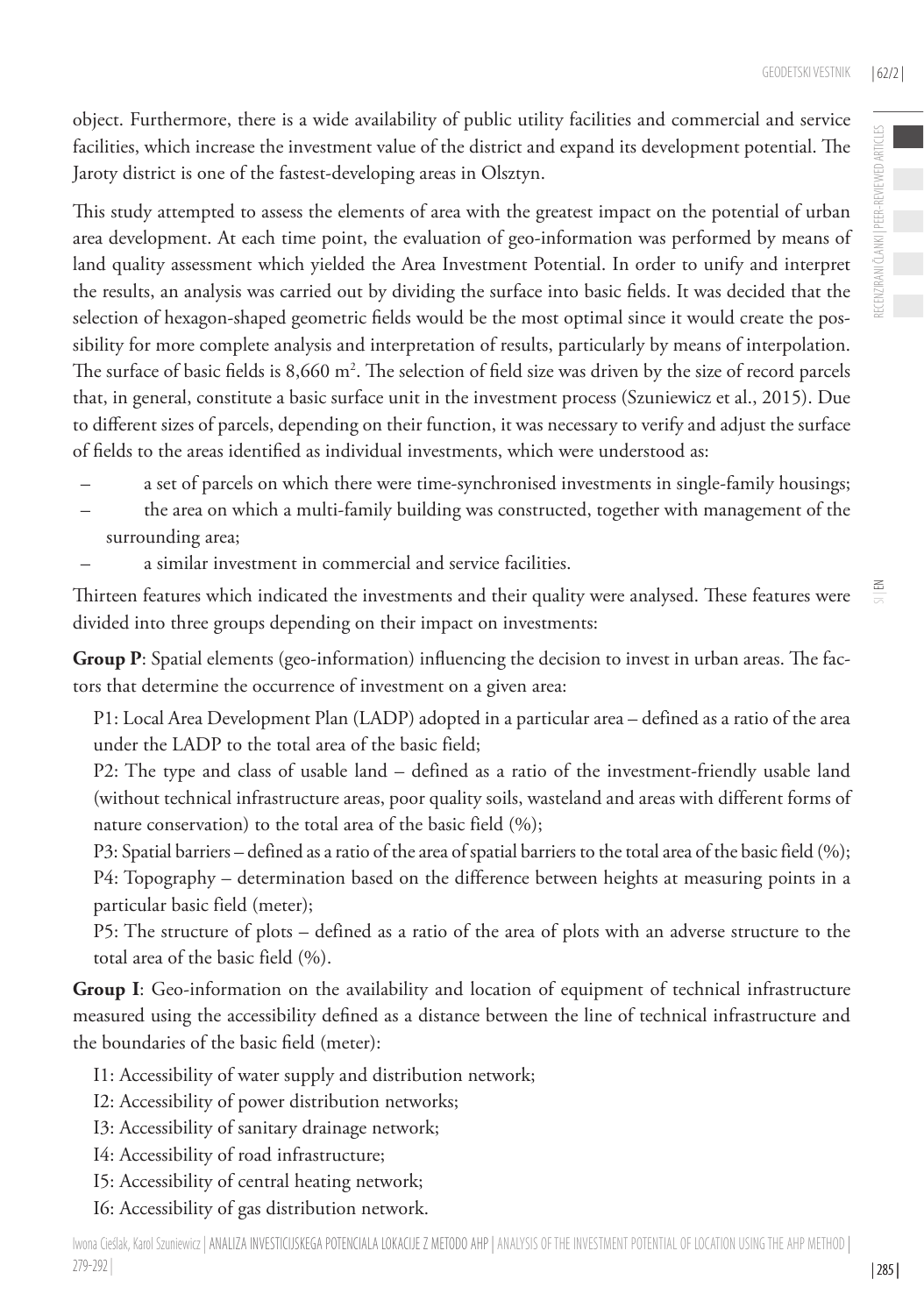**Group B**: Spatial elements (geo-information) determining the quality of investment in urban areas in their functional and aesthetic context. These conditions indicate the correctness of structure on urban areas:

B1: MN – an area designated for development (the value of development indicator for the basic field); B2: The structure of transportation areas – defined as a ratio of the area of transportation areas including roads, car parks, and pavements to the total area of the basic field (%);

B3: The structure of controlled greenery area – defined as a ratio of the area of controlled greenery land to the total area of the basic field (%);

B4: Investment – defined as a ratio of the area of the invested-into areas to the total area of the basic field (%).

The selection of features was preceded by a review of the literature on assessment and indexation of area, and was supported by a survey study carried out with the experts in spatial management and students from faculties related to spatial management (Strumillo-Rembowska et al., 2014; Cieslak et al., 2016; Przegon et al., 2017). The questionnaires served to create a system for evaluation of individual features and to assign a cumulative value to individual groups. The groups of features were arranged into a hierarchical solution scheme (Figure 2).

RECENZIRANI ČLANKI | PEER-REVIEWED ARTICLES

RECENZIRANI ČLANKI I PEER-REVIEWED ARTICLES



Figure 2: A hierarchical scheme of an assessment of the area. Source: own study.

The comparison matrices presented in Fig. 2 were constructed based on assessments of fifteen land management experts. Each of the experts completed 4 matrices using the Saaty scale. In 8 cases, they were filled out again because the first choice did not give the matrix consistency at the required level. Finally, 60 matrices were obtained for which *CR* =<0.1. Then, 15 values were compared for each of the 36 positions of the matrix (this applied only to the position beyond the transient matrix). Preliminary analysis allowed to conclude that the choices of the experts are consistent and show a clear convergence of decisions (in each case, it was a minimum of 30% of the choice for the same value). The final shape of the matrix was therefore determined based on the dominant (Kassyk-Rokicka, 2011) determined for each position of the matrix. This was followed by a study of the consistency of comparison matrices. The indices *CR* proved to meet the condition <0.1. Their values are presented in Table 2.

Iwona Cieślak, Karol Szuniewicz | Analiza investicijskega potenciala lokacije z metodo AHP | Analysis of the investment potential of location using the AHP method | 279-292 |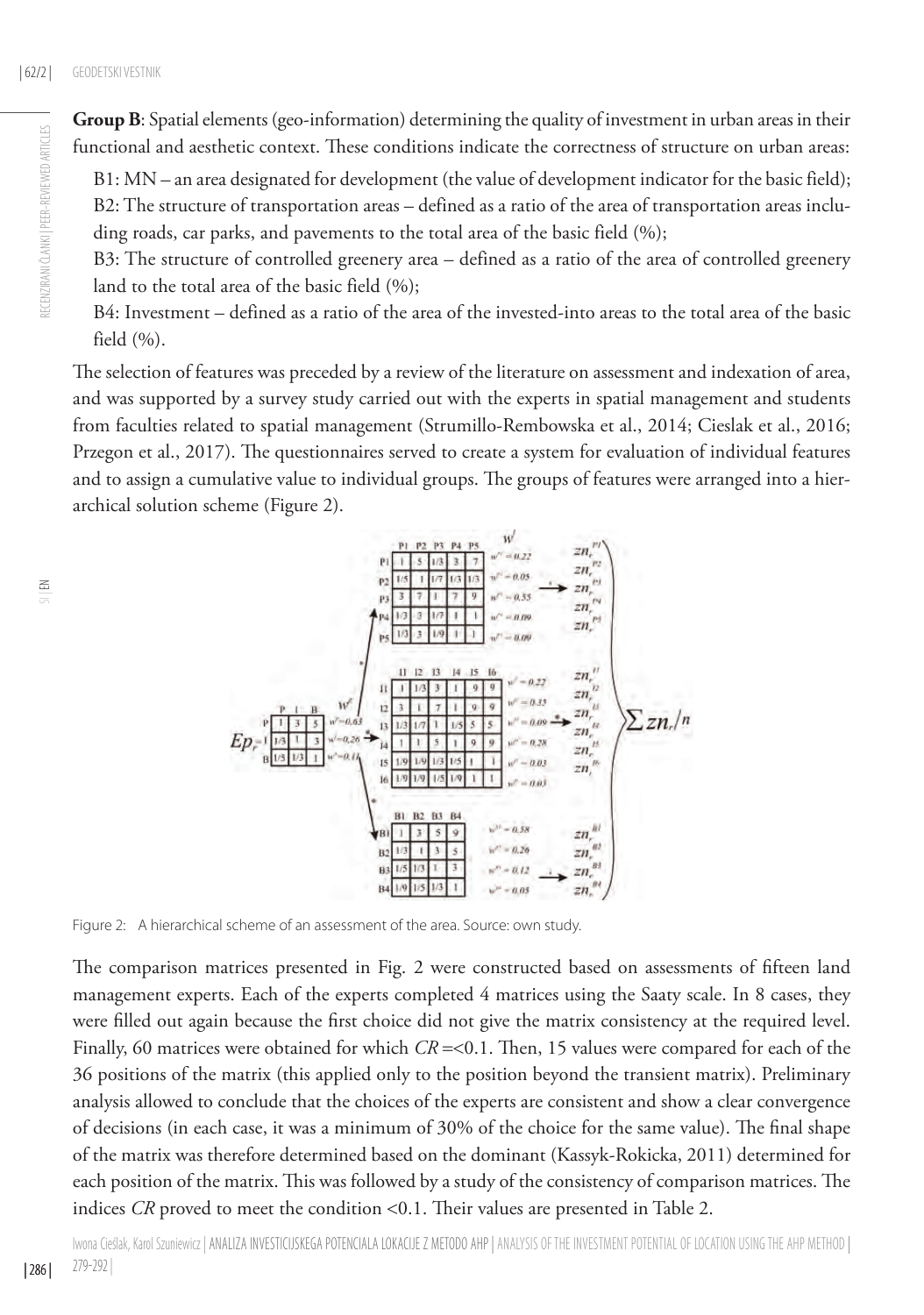$\leq$ 

| <b>Comparison matrices</b> | CК                       |      |
|----------------------------|--------------------------|------|
| levels I                   | $\overline{\phantom{0}}$ | 0.05 |
|                            |                          | 0.07 |
| levels II                  |                          | 0.07 |
|                            |                          | 0.03 |

Source: own study.

Based on the matrices, local weights of criteria and subcriteria ( $u^{\rm g}$  and  $u^{\prime}$ ) were calculated (Fig. 2). Their product multiplied by the normalised assessment of subcriteria (*znr* ), and for each field was a basis for the final ranking  $(E)$ .

#### **4 RESULTS**

The first step concerned the inventory of the selected features of the land of the area under study divided into 478 hexagons being the basic fields of the assessment (*r*). The inventory was carried out based on an analysis of the existing planning documentation and the available cartographic studies detailed with results of field studies.



Figure 3: The inventory map of features in group *P* (P1, P2, P3, P5). Source: own study.

The inventory results are presented in maps (Figure 3,4,5,6), on which generalised results of the inventory, segregated in accordance with the groups of features, are found. On the map (Figure 3), features of group P are presented. Separately, in the same group, the feature *P4* – topography was presented (Figure 4). It was necessary for the maintenance of the legibility of drawings.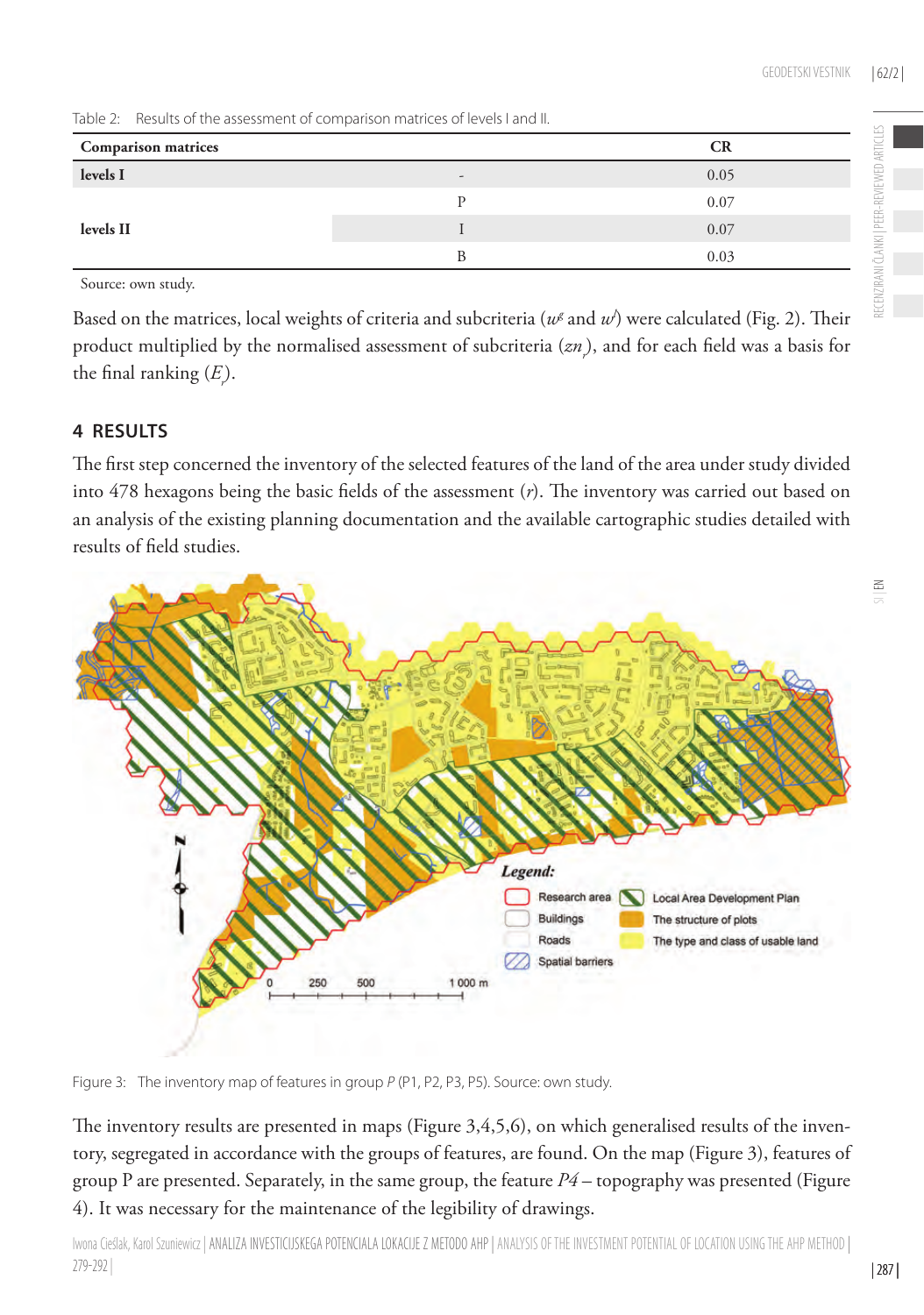

Figure 4: The inventory map of features in group *P* (P4). Source: own study.



Figure 5: The inventory map of features in group *I*. Source: own study.

# Figure 5 presents the results of the inventory of features in group *I*, while Figure 6 shows the results of the inventory of features in group *B*.

SI | EN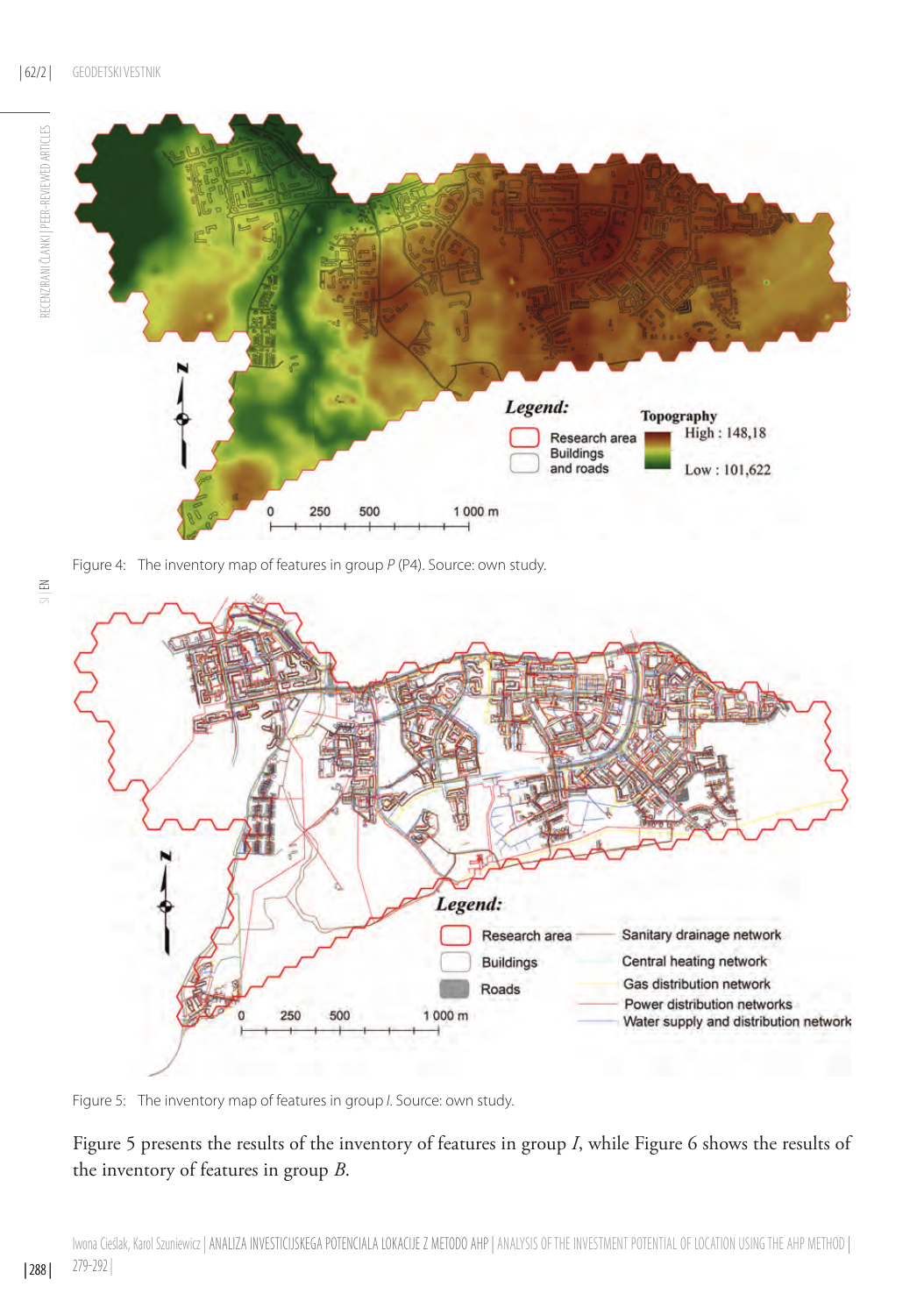

Figure 6: The inventory map of features in group *B*. Source: own study.

The actual assessment of the fields was carried out in two stages. The first step involved an assessment of subcriteria of the second level of the AHP in the previously selected groups (*P, I, B*). The initial assessments of criteria were normalised in accordance with their stimulant or destimulant effect on the value of investment potential of the area. The normalised values were weighed in accordance with the calculations of weights on the second level of the AHP, and summed. In order to graphically present the assessment of subcriteria, classifications of the fields were conducted in three groups. In each group, five classes were separated in accordance with the principle of equal value interval. Their theoretical span is [0.00; 1.00]. Values for each class are presented in table 3.

| class | range of values | description potential of location |
|-------|-----------------|-----------------------------------|
|       | [0.81; 1.00]    | best quality of feature           |
| П     | [0.61; 0.80]    | good quality of feature           |
| Ш     | [0.41; 0.60]    | medium quality of feature         |
| IV    | [0.21; 0.40]    | low values of features            |
|       | [0.00; 0.20]    | very low values of features       |

Table 3: Rules of classification ratings for selected groups of subcriteria (P, I, B).

Source: own study.

The classification for each group is presented in Figure 7.

The final assessment of the *AIP* was carried out through weighing the assessments determined in groups *P, I, B*. Weights for particular groups were determined on the first level of the AHP. Results of the final assessment of the fields in terms of their investment potential are presented in Figure 8.

Iwona Cieślak, Karol Szuniewicz | ANALIZA INVESTICIJSKEGA POTENCIALA LOKACIJE Z METODO AHP | ANALYSIS OF THE INVESTMENT POTENTIAL OF LOCATION USING THE AHP METHOD | 279-292 |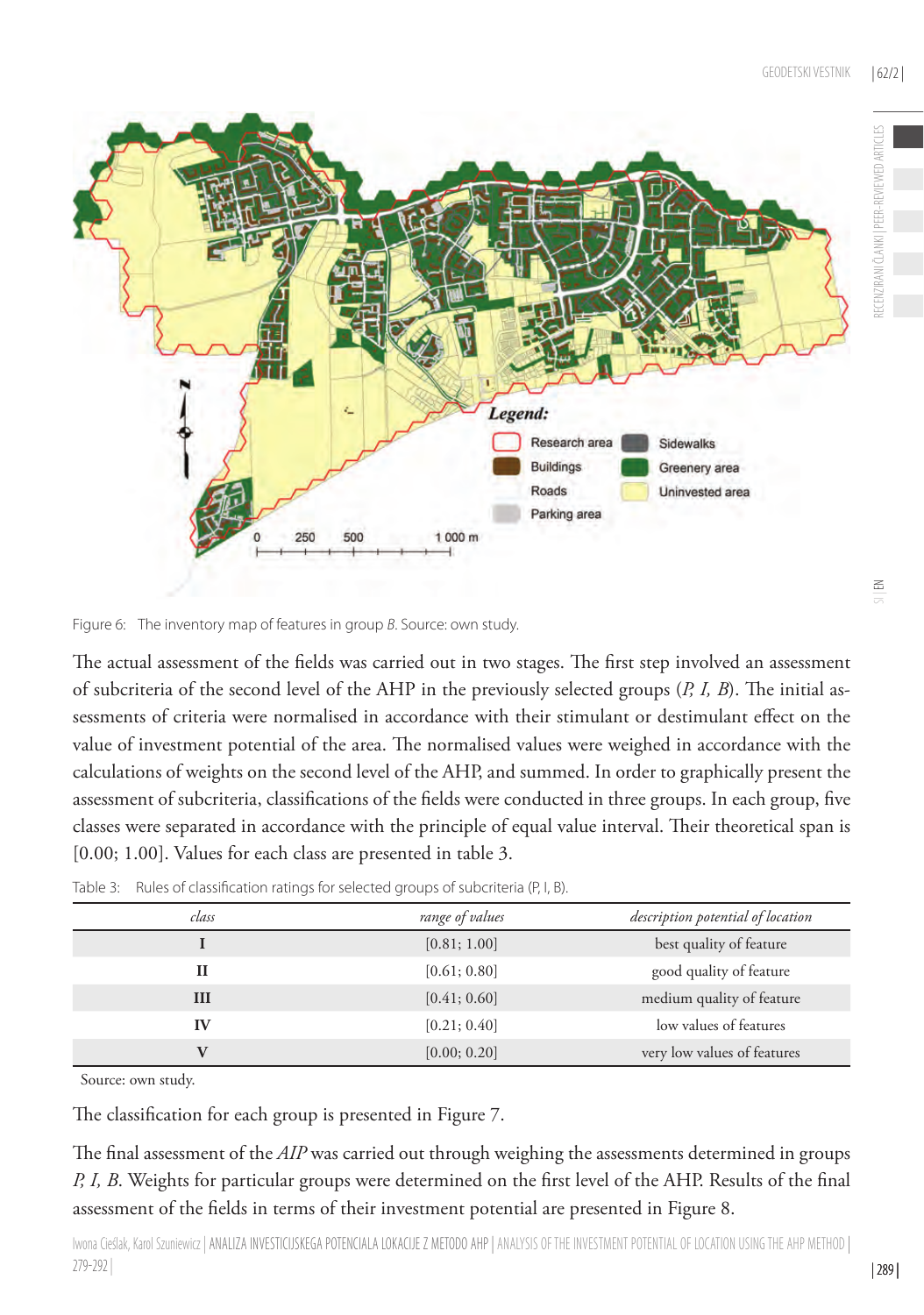

RECENZIRANI ČLANKI I PEER-REVIEWED ARTICLES

Figure 7: Classification maps for groups *P*, *I* and *B*. Source: own study.



Figure 8: The classification map of results of the final assessment *API*. Source: own study.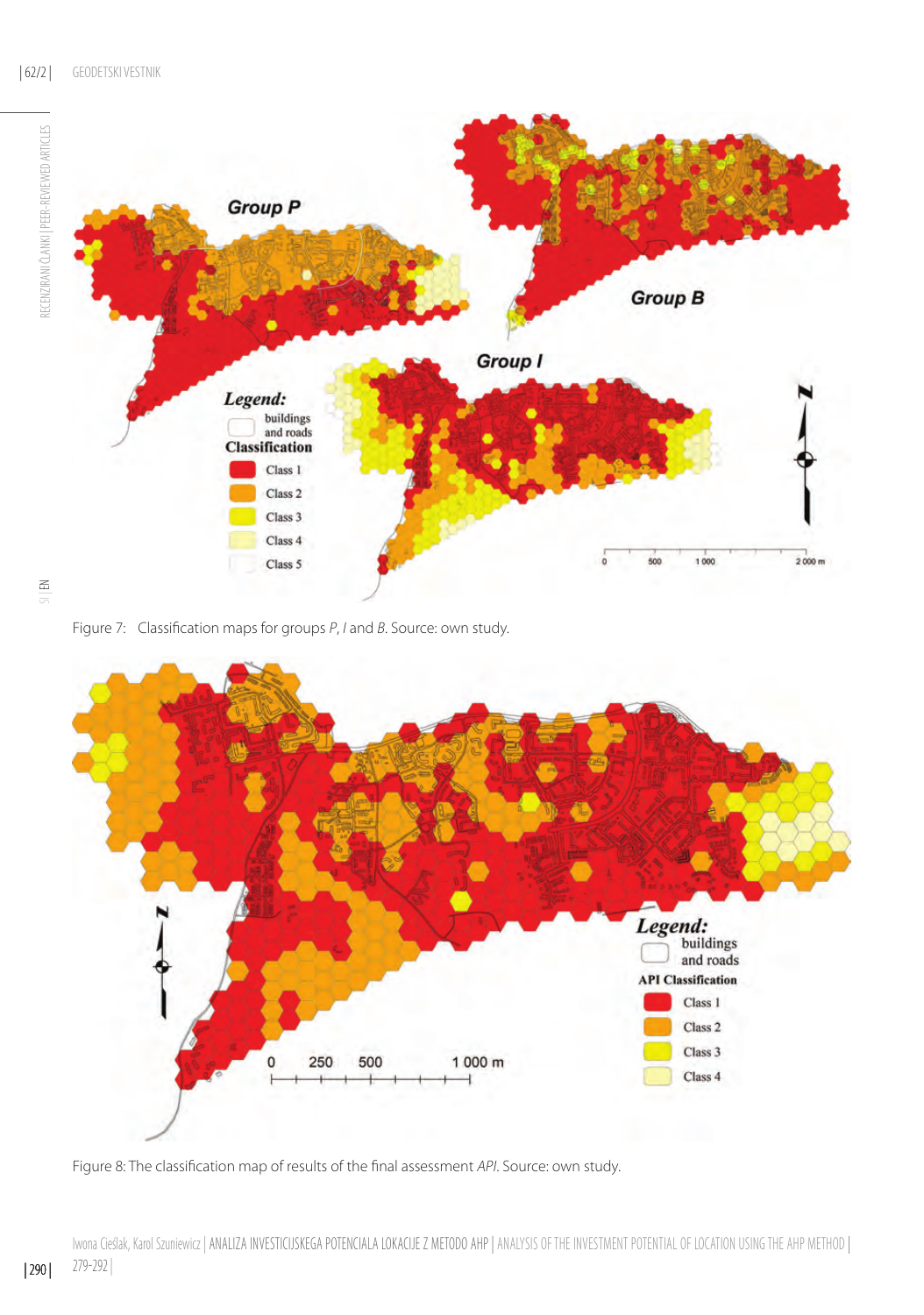# **5 DISCUSSION AND CONCLUSION**

The obtained assessment results indicate the high quality of the investment potential *AIP* in the area under study. For particular groups of criteria, as well as for the final calculation of the *AIP* broken down into classes, most fields were included in high quality classes (Table 4).

| Class        |     |     |     | API |
|--------------|-----|-----|-----|-----|
|              | 274 | 252 | 285 | 285 |
| $\mathbf{I}$ | 174 | 90  | 166 | 162 |
| III          | 8   | 101 | 25  | 22  |
| IV           | 22  | 31  |     |     |
|              |     |     |     |     |

Table 4: The number of fields in the assessment classes for the features groups and *API*.

Source: own study.

More than half of fields for the criteria from the planning group and the planning group related to the current use were included in class I and II. This means that the final assessment of these fields was given a grade of over 0.60. This affected the final assessment of the *AIP*, the results of which were distributed similarly. It can be concluded from an analysis of the map (Figs. 7, 8) that high assessments of the fields within *P* and *B* have similar locations. The situation in the field of an assessment of infrastructure (I) in the area under study is slightly opposite. The highly assessed fields for this group of criteria (classes I and II) are located in the southern part of the area. This can result in investment discomfort in the northern part and in the eastern and western ends of the area.

An analysis of the assessment results indicates that the assessed area has high investment potential *AIP*. The area under study should develop towards the south. It follows from an analysis of Figure 8, that this is the area with the highest *AIP*. The identified direction is consistent with the spatial policy of the city. In order to support the *AIP*, infrastructure needs to be developed within this area as its level may be an investment brake for the area. The analysis of figure 7 shows that relation. For each group of sub-criteria the southern part of the research area obtained lower values.

The study carried out by the authors demonstrate the usefulness of the AHP method for the assessment of investment potential of the areas of the boundary zone between the city and the countryside. The application of the described procedure enables the indication of the directions of development and of the weak elements in the field of land management. In addition, the procedure exhibits considerable flexibility in the selection of criteria, and can be easily adopted to other purposes.

## **Literature and references:**

- Adamus, W., Gręda, A. (2005). Wspomaganie decyzji wielokryterialnych w rozwiązywaniu wybranych problemów organizacyjnych i menedżerskich. Badania operacyjne i decyzje, 2, 5-36.
- Biłozor, A., Renigier-Biłozor, M. (2016). Procedure of Assessing Usefulness of the Land in The Process of Optimal Investment Location for Multi-Family Housing Function. Procedia Engineering. 161, 1868–1873. DOI: https://doi.org/10.1016/j.proeng.2016.08.720
- Cieślak, I., Szuniewicz, K. (2015). The quality of pedestrian space in the city: a case study of Olsztyn. Bulletin of Geography. Socio-economic Series, 30 (30), 31–42. DOI: https://doi.org/10.1515/bog-2015-0033
- Cieslak, I., Szuniewicz, K., Czyza, S. (2016). Analysis of the Variation of the Areas Under Urbanization Pressure Using Entropy Index. Procedia Engineering, 161. DOI: https://doi.org/10.1016/j.proeng.2016.08.793

Forman, E. H., Gass, S. I. (2001). The analytic hierarchy process—an exposition.

Iwona Cieślak, Karol Szuniewicz | ANALIZA INVESTICIJSKEGA POTENCIALA LOKACIJE Z METODO AHP | ANALYSIS OF THE INVESTMENT POTENTIAL OF LOCATION USING THE AHP METHOD | 279-292 |

 $\leq$